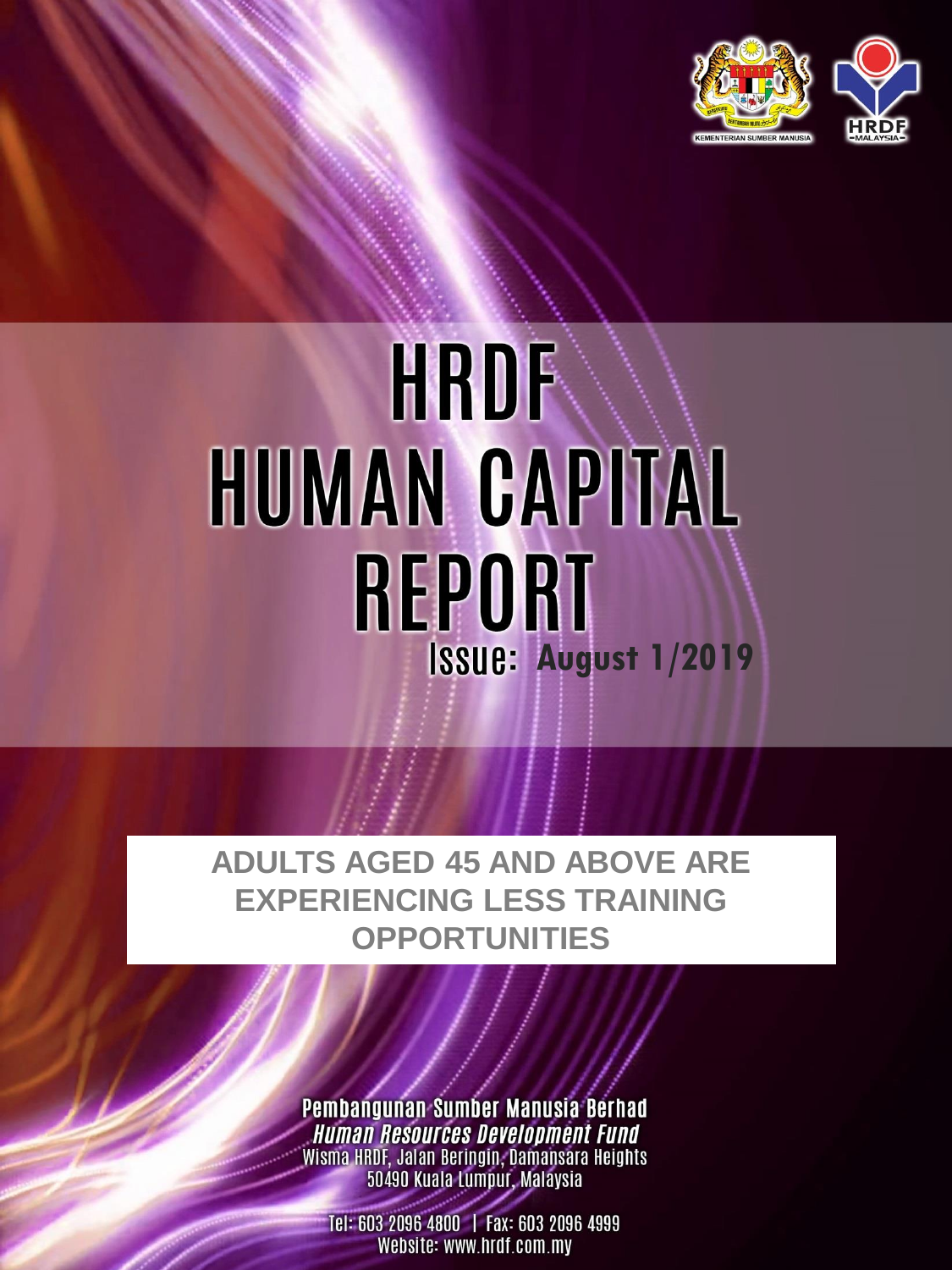## ADULT LIFELONG LEARNING

The Malaysia Education Blueprint (Higher Education) 2015-2025 stated that "Lifelong learning enables Malaysians to meet the changing skill needs of a high-income economy and maximises the potential of individuals who are currently outside the workforce through reskilling and upskilling opportunities".

As Malaysia is looking into increasing retirement age to 65, this also means that workers remain active for a longer period of time. These changes increase the need to reassess the current skill level of senior workers to ensure their skills remain up-todate and in line with the needs of employers. Continuous learning is important not just to ensure employment until retirement age but as a value addition to the industry for the younger workers to leverage and learn from the working experience from the senior workers. Hence, the engagement of adults in learning activities should go beyond providing opportunities to those who ask for them.

However, studies have found that adults aged 45 (mature-aged workers) and above including low skilled workers generally have less access to training opportunities compared to other age groups.



(Source: OECD Economic Surveys Malaysia, 2019)

#### Mature-aged and Low-skilled Workers Need Targeted Support In Training

Data from HRDF shows that training participation is much lower among workers aged 45 and above than among their younger colleagues. Source: HRDF Internal Data Source: OECD Economic Surveys Malaysia, 2019

Low-skilled workers in Malaysia receive substantially less training than mid-skilled and high-skilled colleagues.

In all OECD countries, participation is lower among older adults, lowskilled adults, low-wage workers, workers in small and medium enterprises (SMEs) and (long-term) unemployed adults.





### **QUICK TAKEAWAYS AND HIGHLIGHTS**

Mature-aged workers is within the age group of 45 years and above.

(Source: Promoting lifelong employability for workforce aged over 45: Singaporean workers' perspective, International Journal of Continuing Education and Lifelong Learning, 2011)

Based on Super's five live and career development stages model, adult aged 45-64 is on maintenance stage where they make continual adjustment process to improve their position.

(Source: Careers New Zealand, New Zealand Government, 2017)

#### **Working Age Population by OECD**

The working age population is defined as those aged 15 to 64. The basic indicator for employment is the proportion of the working age population aged 15-64 who are employed.

Source: OECD Economic Surveys Malaysia, 2019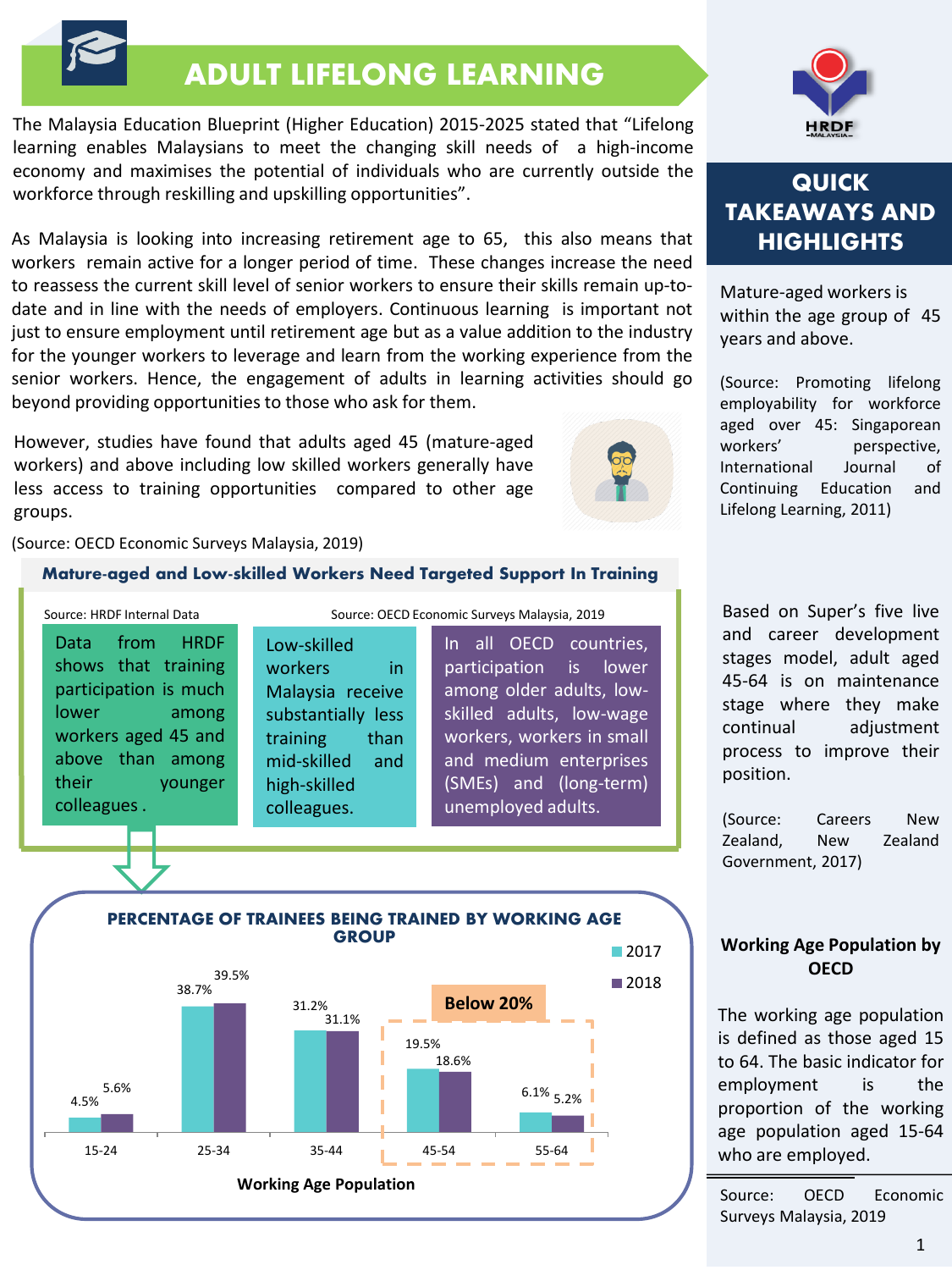# ADULT LIFELONG LEARNING

HRDF's data findings show that training participation is much lower among workers aged 45 and above is supported by the demographic of labour force participation rates in Malaysia. Based on the figure below, even the participation rate for workers aged 45-54 is still high at 76.0% and 76.7% in year 2017 and 2018 respectively, the percentage of trainees being trained aged 45 – 55 is below 20% for both years (2017 and 2018).

\*Labour Force Survey Report was used due to limitation on PSMB employees information coverage.

**LABOUR FORCE PARTICIPATION RATES BY AGE GROUP**



(Source: Labour Force Survey Report, Department of Statistic 2018)

 $\frac{1}{2}$   $\frac{1}{2}$   $\frac{1}{2}$   $\frac{1}{2}$ 

Certainly, mature-aged workers often have a far greater working knowledge and have developed more effective work procedures and decision-making capacities than their younger counterparts. Yet, these extensive working knowledge may be less useful in occupations where the knowledge required for work is constantly changing, as in advertising or information technology or other occupations. Due to the rapid change, their existing knowledge and capacities might become quickly redundant. Hence, there is a need for mature-aged workers to have more access to training and challenging activities that serve to sustain on-going employability.

#### MAIN CHALLENGES IN LIFELONG LEARNING PRACTICES FOR MATURED-AGED WORKERS

**Lack of monitoring:** there is no central body that coordinates and evaluates lifelong learning activities

**Lack of awareness and participation** in order to develop self-potential and improve productivity

**Inadequate financial support:** funding schemes are only made available for formal education; tax incentives are minimal

**Inadequate mechanisms and infrastructure** hinder equal access to lifelong learning for all

**Overlapping lifelong learning activities and programmes** lead to inefficiencies in the utilization of public funds

**Recognition issues:** the Malaysian qualifications framework does not fully recognize non-formal education





## **QUICK TAKEAWAYS AND HIGHLIGHTS**

A small–scale survey among manufacturing firms in Malaysia showed that training participation among workers aged 45 and above is extremely low.

(Source: Noor & Rahmah, 2008)

Lack of interest is highest among Japanese adults (88% of adults are having lack of interest in participating in training states) followed by Singapore (76%) and Korea (71%).

Source: OECD Economic Surveys Malaysia, 2019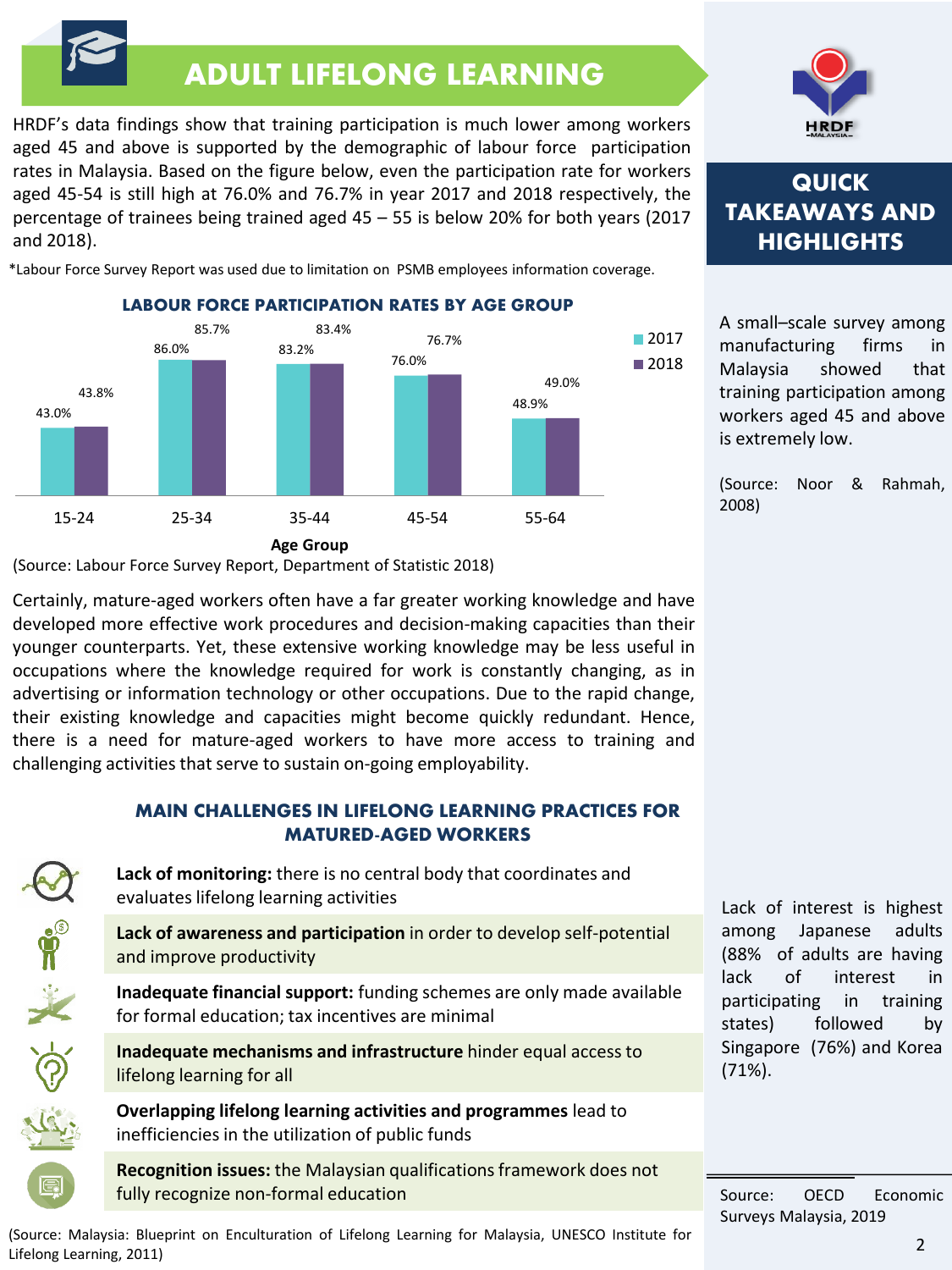# ADULT LIFELONG LEARNING

#### LESSONS TO BE LEARNED FROM INTERNATIONAL BEST PRACTICES IN ENCOURAGING ADULT LIFELONG LEARNING



## **QUICK TAKEAWAYS AND HIGHLIGHTS**

In **Netherlands**, workers aged 45 and above can participate in subsidised career development guidance (*Ontwikkeladvies*). These guidance activities assist older workers in understanding the future prospects of their current job, and give insights into their skill profile and career opportunities hence to ensure employment until retirement age.

The **German** public employment agency supports training of low skilled and older workers in SMEs through their programme called WeGebAU. SMEs receive 75% of subsidy for the training cost for workers 45 years of age and older. Microenterprise with less than 10 employees receive 100% of subsidy of training cost.

Considering the importance of various training opportunities to low- skilled adults, **South Africa** is setting up a community education and training system which provides second chance primary and secondary education as well as vocational programmes and non-formal training.

The importance of lifelong learning for the Malaysian population has been stressed in several strategic documents. The Human Resources Development Fund is the largest adult learning policy in the country, providing workplace training to workers and job seekers for existing and future jobs.

#### KEY TAKEAWAY

- $\div$  HRDF should promote the benefits of adult learning by providing high quality information and individualised advice and guidance services especially to the senior workers as well as low-skilled workers aged 45 and above.
- $\div$  Supporting the participation of workers aged 45 and above in training and workplace through B40 Capacity Building (B40CaB) programme and Back to Work Up-Skilling Programme (BACKUP) scheme.
- Aside from HRDF existing initiatives, the Employees Training Credit concept has been proposed in order to provide employees with the opportunity to determine their training needs to adapt to the ever-changing work environment based on "Employee-Centric Model". Through the Employee Training Credit system, each employee will receive RM500 as 'training credit' for their training fee. To implement the commitment and encourage to attend more training, 80% of the course fee will be borne by incentives while the remaining 20% will be paid by the employees. The target group for the Employees Training Credit is employees of specific positions, particularly those of the B40 group.

Source: OECD Economic Surveys Malaysia, 2019